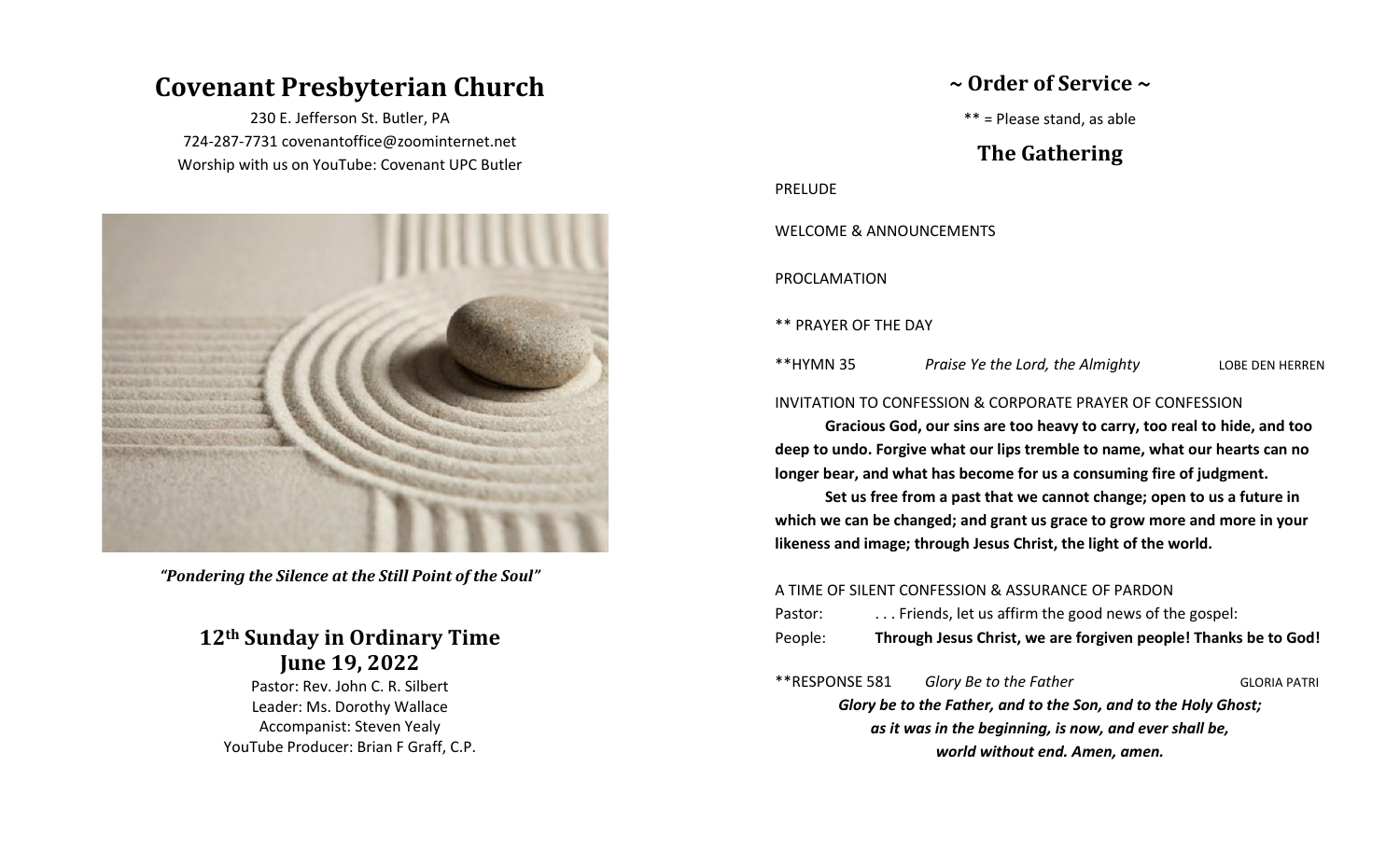\*\*THE PEACE OF CHRIST

Leader: Beloved, let us love one another, for love is from God. The peace of our Lord Jesus Christ be with you all.

People: **And also with you.**

RECEIVING THE NOISY OFFERING OF LOOSE CHANGE with Prayer

**The Word**

|                     | **ILLUMINATION 286 V.3 Breathe on Me, Breath of God       | <b>TRENTHAM</b>      |
|---------------------|-----------------------------------------------------------|----------------------|
|                     | Breathe on me, Breath of God, till I am wholly thine,     |                      |
|                     | until this earthly part of me glows with thy fire divine. |                      |
| OT LESSON           | 1 Kings $19:1 - 15a$                                      | Pew Bible P. 284-285 |
|                     | Liturgist: This, is the Word of the Lord.                 |                      |
|                     | People: Thanks be to God!                                 |                      |
|                     | PSALM 42/43 HYMN 778 As Pants the Deer for Living Streams | <b>SEACHRIST</b>     |
| NT LESSON           | Galatians $3:23-29$                                       | Pew Bible P.947      |
|                     | Liturgist: Here ends the reading of the Epistle.          |                      |
|                     | People: Praise be to You, O Lord!                         |                      |
|                     | **GOSPEL LESSON Luke 8:26-39                              | Pew Bible P.841      |
|                     | Pastor: The Gospel of our Lord.                           |                      |
|                     | People: Glory to You, O Christ!                           |                      |
| <b>CANTICLE 288</b> | Spirit of the Living God                                  | LIVING GOD           |
|                     | Spirit of the living God, fall afresh on me. (x2)         |                      |
|                     | Melt me; mold me; fill me; use me.                        |                      |
|                     | Spirit of the living God, fall afresh on me.              |                      |

THE SERMON *Silence at the Still Point of the Soul* PASTOR JOHN

## SERMON RESPONSE 583 *Glory to God* GLORIA (Taize) *Glory to God, glory to God, glory in the highest! Glory to God, glory to God, alleluia, alleluia!*

\*\*AFFIRMATION OF FAITH *from The Christian Methodist Episcopal Church*

**We believe in God the Father, infinite in wisdom, power and love, whose mercy is over all his works, and whose will is ever directed to his children's good.**

**We believe in Jesus Christ, Son of God and Son of man, the gift of the Father's unfailing grace, the ground of our hope, and the promise of our deliverance from sin and death.**

**We believe in the Holy Spirit as God's divine presence in our lives, whereby we are kept in perpetual remembrance of the truth of Christ, and find strength and help in time of need.**

**We believe that this faith should manifest itself in the service of love as set forth in the example of our blessed Lord, to the end that the kingdom of God may come upon the earth.** 

**Glory be to the immortal and all-wise God, in whom we have had our birth, in whose care we are constantly kept, and unto whom we shall return when our days on earth are ended. Amen.**

#### PASTORAL PRAYER with THE LORD'S PRAYER

**Our Father, who art in heaven, hallowed be thy name. Thy kingdom come, thy will be done, on earth as it is in heaven. Give us this day our daily bread, and forgive us our debts, as we forgive our debtors; and lead us not into temptation, but deliver us from evil. For thine is the kingdom and the power and the glory, forever. Amen.**

## **The Eucharist**

PRESENTATION OF TITHES, OFFERINGS, & GIFTS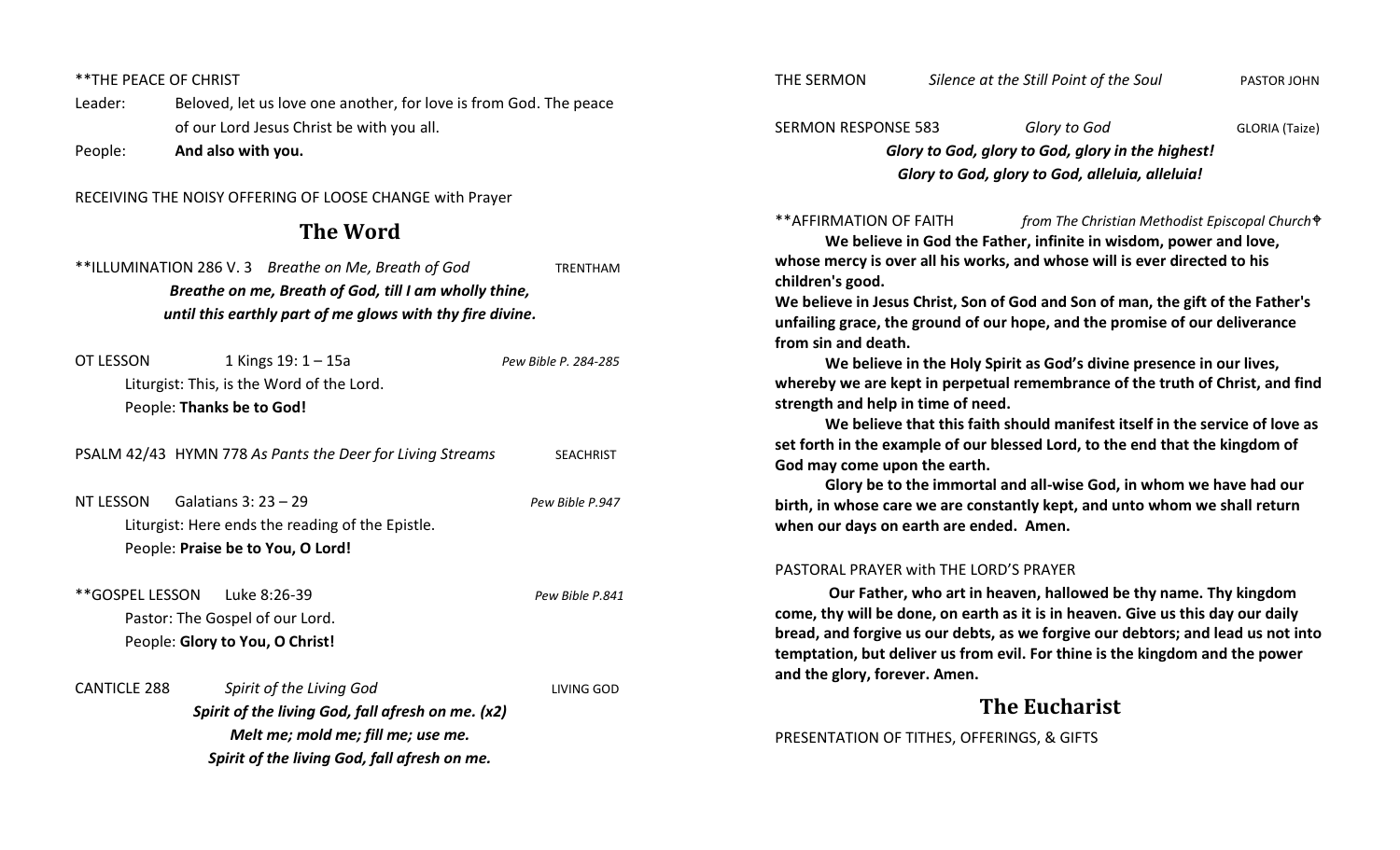\*\*DOXOLOGY 607 *Praise God from Whom All Blessings Flow* OLD HUNDREDTH (alt.)

*Praise God from whom all blessings flow; Praise Christ, all creatures here below; Praise Holy Spirit evermore; Praise Triune God, whom we adore. A-men.*

### \*\*THE CORPORATE PRAYER OF DEDICATION

**Loving God, you bring quiet confidence and assurance to people troubled in body, mind, and spirit; we thank you for your gentle stillness that blesses, encourages, and restores us. We come before you with the offering of these gifts, refreshed in your Holy Spirit. May our thanksgiving be the source for others giving you praise, too; in Christ's name we pray. Amen.**

## **The Sending**

| **HYMN 169 | Dear Lord and Father of Mankind | <b>REST</b> |
|------------|---------------------------------|-------------|
|------------|---------------------------------|-------------|

\*\*THE CHARGE & BENEDICTION

### **POSTLUDE**

 *"Juneteenth"* – first recognized on June 19th, 1865 – honors the end to slavery in the United States and is considered the longest-running African American holiday. On June 17, 2021, it officially became a federal holiday. In recognition of Juneteenth, today, we affirm our faith using a creed in use by the Christian Methodist Episcopal Church. An historically black denomination, the CME Church is a branch of Wesleyan Methodism founded and organized by John Wesley in England in 1844 and established in America as the Methodist Episcopal Church in 1784.

**Offerings, Tithes, & Gifts: Mail** to 230 E. Jefferson St.; **Online** at [www.covenantbutler.org;](http://www.covenantbutler.org/) **Mobile** via Vanco Mobile Faith Engagement App Fellowship Hour: Thanks to Brian Graff for hosting today. Hosts are needed for the second half of our summer season. Sign-up in thee Assembly Room.

Lighthouse Item of the Month: **JUNE:** Condiments (Ketchup, Mustard, Mayo, Etc.)

Celebration: June 20 Brian Graff's Birthday *Correction: The Blewett's Anniversary wad their 59th .*

June 26 Music Dept. Cookout Fundraiser: Help the Music Dept. cover expenses for the cookout by donating to "music cookout". The more we provide in advance, the more funds we get to keep! We appreciate your consideration in helping us fund the Fall Music program for our Worship Services. We accept checks labeled "music cookout" or cash in our jar located at the Assembly Room Kitchen counter. Credit/Debit also accepted.

Prayer Circle: Join us for a time of "sharing joys and concerns" every Sunday in the Assembly Room at 10:45 AM. Our Prayer Circle replaces pre-service calls for prayer in the Sanctuary ahead of our live broadcast.



#### Joint Services:

July 3 St. Andrews @ Covenant 11:00 AM Message: Pastor Merry Hope Meloy July 10 Covenant @ St. Andrews 10:30 AM Message: Pastor John C. R. Silbert

## From the Treasurer: **May Financial Summary**

| <b>Total Budgeted Expenses</b>                     | \$15,528 |
|----------------------------------------------------|----------|
| <b>Budgeted Income from All Sources</b>            | \$11,487 |
| Taken from Reserve Funds to meet Budgeted Expenses | \$4,040  |
| 20 - 2022 Pledges received                         | \$76,940 |